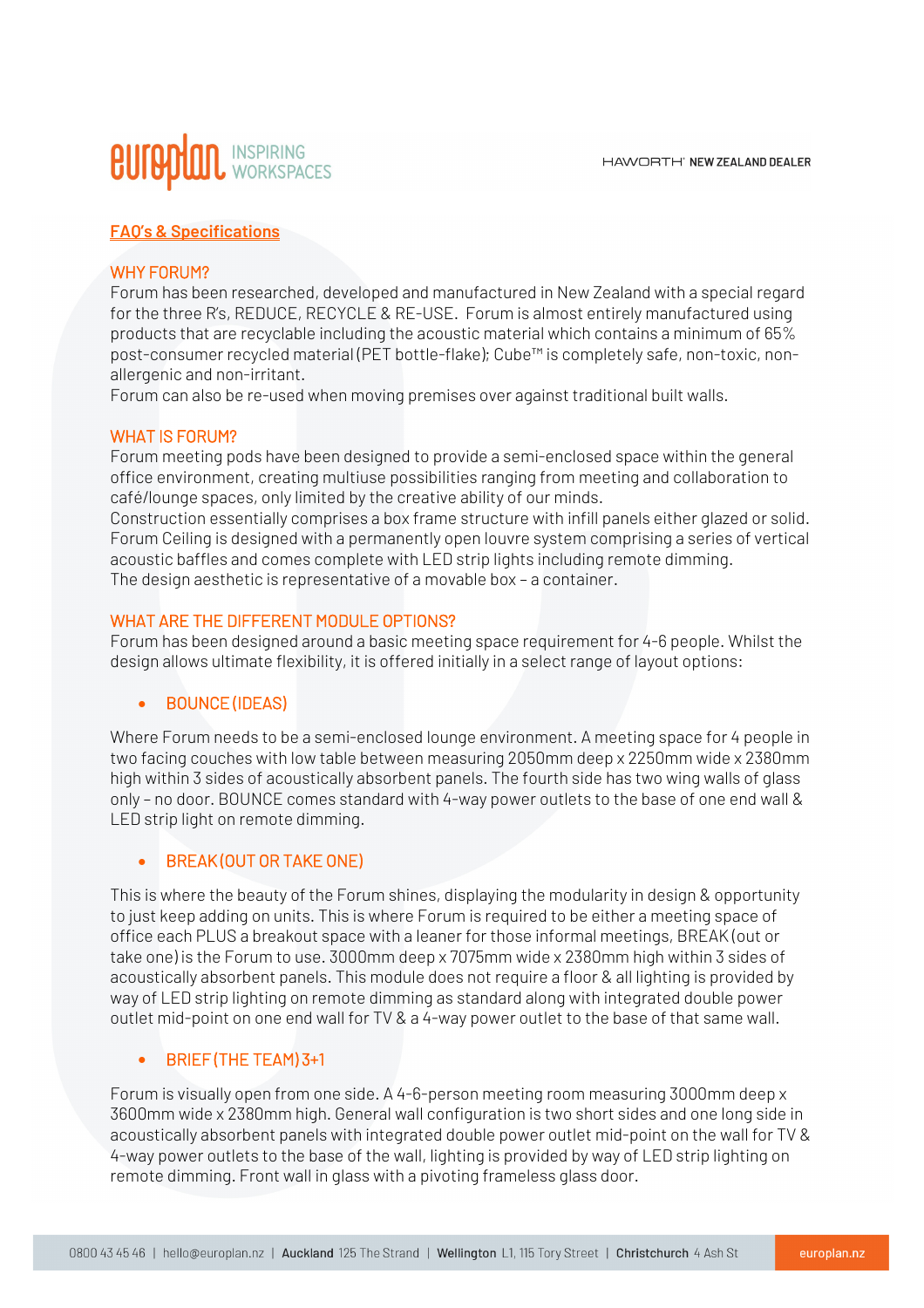# **BUTOPION** INSPIRING

# • BRIEF (THE TEAM) 2+2

Forum is positioned in space with a high degree of transparency. A 4-6-person meeting room measuring 3000mm deep x 3600mm wide x 2380mm high. General wall configuration is two short sides in acoustically absorbent panels with integrated double power outlet mid-point on the wall for TV & 4-way power outlets to the base of the wall, lighting is provided by way of LED strip lighting on remote dimming. Front & Rear wall in glass with a pivoting frameless glass door.

# • BRIEF + A BIT

Where Forum is required to be visually open both sides. A 4-6-person meeting room measuring 3000mm deep x 3600mm wide x 2380mm high plus an additional add-on casual space for either informal meetings/utility zone or even small kitchenette. BRIEF + a BIT comes standard with integrated double power outlet mid-point on one end wall for TV & a 4-way power outlet to the base of that same wall, lighting is provided by way of LED strip lighting on remote dimming.

# WHAT ARE THE STANDARD CONSTRUCTION, MATERIALS & FINISHES?

Forum uses an aluminium extrusion to form the perimeter frame, fabricated steel staking knuckles join three extrusions at the corners, and a steel threshold plate links the extrusions each side a standard door opening.

All aluminium and steel components are powder coated in "electric cow" as standard. Infill panels can be either 10mm toughened glass or a braced Echopanel sandwich. The 12mm echo panel is manufactured in a corrugated profile and is available in any of the standard colours.

A frameless glass pivot door is centrally located over the flat metal threshold plate. The door comes with a standard H&B push plate engraved with the Forum logo.

25mm thick x 100mm deep Echopanel ceiling baffles of provide some absorbency to sound generated within the Forum space. These baffles are pressure clipped into aluminium extrusions spanning the top frames.

LED lighting extrusions run perpendicular to the baffles to illuminate the baffles and the working space below.

# HOW DOES THE FORUM OPERATE ACOUSTICALLY?

Forum is not designed to be a fully acoustically sealed room – it is envisaged that it's use will always be for functions that are not dependent on total aural privacy.

The design focus has been on achieving a reasonable level of sound absorbency and a reasonable level of noise reduction within the Forum space. The ceiling baffles effectively increase the total ceiling area absorbency by 30% to absorb as much breakout sound as possible. Wall panels have a Noise Reduction Coefficient of 0.6 and a theoretical Sound Transmission Class of 34. Glass panels have a 34 STC.

# WHAT IS THE PROVISION WITH POWER, LIGHTING AND DATA?

Cabled services enter forum via the top frame and are distributed to one short sides of the enclosure, additional power can be provided upon request. Aluminium surface ducting with removable face plates reticulates the cabling from the top frame down to outlet positions either at floor level or at desktop/screen level, refer models as listed above for individual specifications.